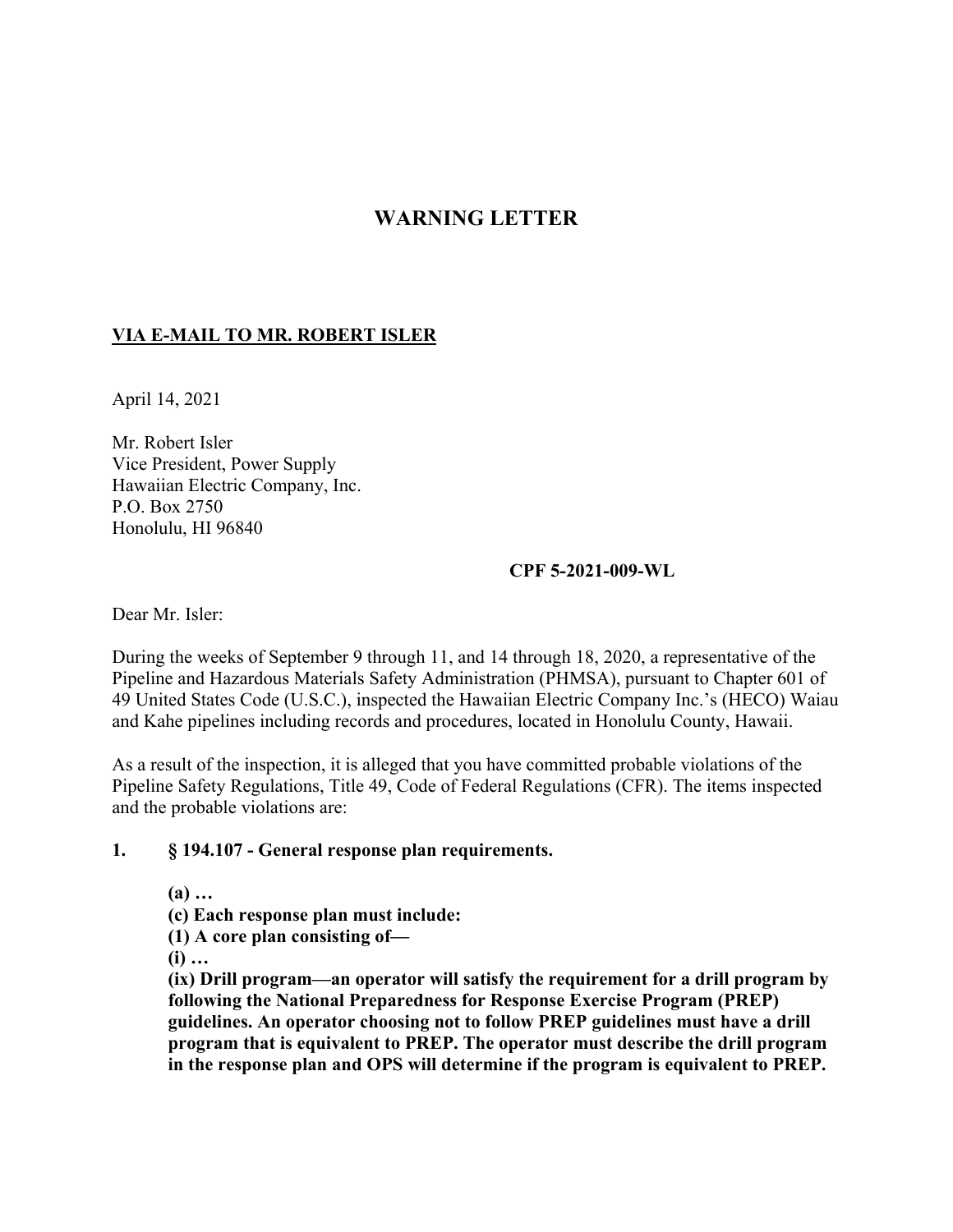HECO's response plan records fail to demonstrate that it is meeting all the requirements for the triennial exercise of the entire response plan.

The records for the 12 qualified individual (QI) notification exercises fail to demonstrate that all QIs are being called when conducting notification tests. Specifically, QI notification drills held on January 9, June 19 and August 28 of 2018, and March 20 and September 30 of 2019, failed to demonstrate that all qualified individuals were part of the notification exercises.

Additionally, the June 19, 2018, notification record states the same information (verbatim) as the January 9, 2018 notification record during which an actual release occurred that prompted the notification. It appears the operator copied and pasted the information from the January 9 release into the June 19 records as no release occurred on June 19, 2018.

The announced tabletop exercises records for 2017 to 2019 fail to demonstrate that lessons learned were discussed, documented or implemented.

The unannounced tabletop exercises records contained information that the same drill was performed from 2017 through 2019, each one exercising the emergency procedures. The record titled NPREP Exercise Documentation Form (Self Certification) for the December 5, 2017 unannounced drill has incorrect dates that fail to match the exercise/drill which was performed.

The Self Certification for the December 18, 2018 unannounced drill has recorded conflicting data, including the type of exercise and the core requirements that were exercised. Additionally, the record indicated that a "Lessons Learned" document was attached, however, this attachment was not part of the record provided.

The unannounced exercise of the emergency procedures held on December 5, 2019, indicated lessons learned but no follow-up documentation demonstrated that the lessons learned were implemented.

### **2. § 195.204 – Inspection general.**

**Inspection must be provided to ensure that the installation of pipe or pipeline systems is in accordance with the requirements of this subpart. Any operator personnel used to perform the inspection must be trained and qualified in the phase of construction to be inspected. An operator must not use operator personnel to perform a required inspection if the operator personnel performed the construction task requiring inspection. Nothing in this section prohibits the operator from inspecting construction tasks with operator personnel who are involved in other construction tasks.** 

The operator failed to have records demonstrating the training and experience required for personnel used to perform inspections, pursuant to §195.204.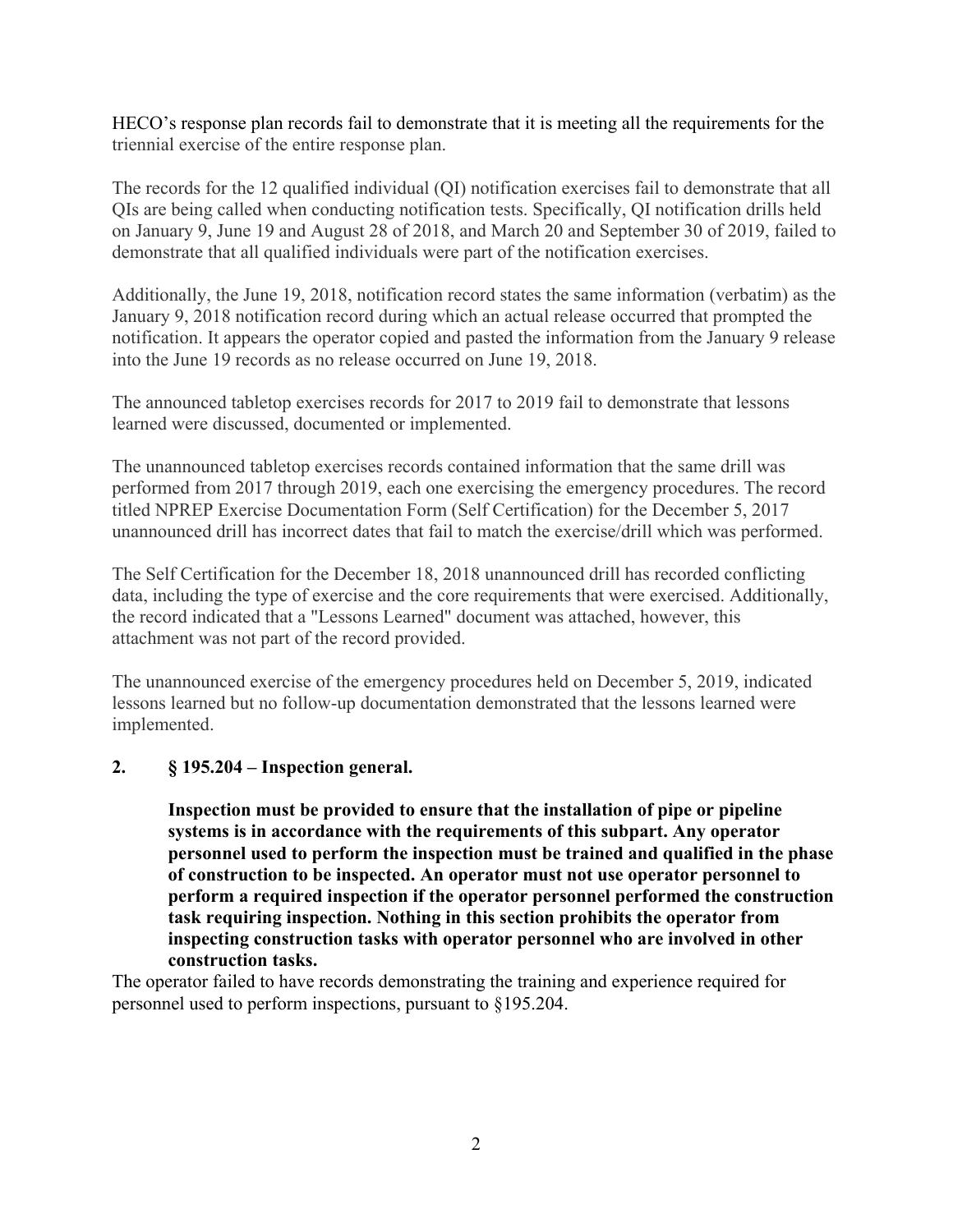# **3. § 195.228 - Welds and welding inspection: Standards of acceptability.**

### **(a) Each weld and welding must be inspected to insure compliance with the requirements of this subpart. Visual inspection must be supplemented by nondestructive testing.**

Repair records for B Sleeve installations on the Waiau Pipeline failed to demonstrate that a visual inspection of each weld was performed, as required by 195.228(a).

The repair records failed to identify who did the visual inspection or whether a visual inspection of the weld was conducted prior to the magnetic particle testing. Records provided could not demonstrate that a visual inspection was performed. HECO contacted the consultant who performed the work, Engineering & Inspections Hawaii (E&I Hawaii), to ask for records of the visual welds. E&I Hawaii would not or could not provide any documentation to demonstrate that the visual inspections occurred, and only provided a statement that the visual weld inspection did occur.

**4. § § 195.402 - Procedural manual for operations, maintenance, and emergencies.**

 **(a) …**

 **(c)** *Maintenance and normal operations***. The manual required by paragraph (a) of this section must include procedures for the following to provide safety during maintenance and normal operations:**

 $(1)$  ...

**(12) Establishing and maintaining liaison with fire, police, and other appropriate public officials to learn the responsibility and resources of each government organization that may respond to a hazardous liquid or carbon dioxide pipeline emergency and acquaint the officials with the operator's ability in responding to a hazardous liquid or carbon dioxide pipeline emergency and means of communication.** 

HECO's records failed to include any information regarding the responsibility and resources of each government organization that may respond to a hazardous liquid or carbon dioxide pipeline emergency.

Specifically, the following records were reviewed:

- 1. Honolulu Local Emergency Planning Committee (LEPC) meeting held in June 2019 with the Hawaiian Pipeline Safety Association (HPSA) – The records failed to include any information regarding responsibility and resources.
- 2. Emergency meeting with the LEPC, held in July 2018 The records failed to include any information regarding the responsibility and resources of the organizations in attendance, except for the records for the Honolulu Fire Department (HFD). The records for the HFD failed to have dates associated with them.
- 3. No records could be provided for the 2017 calendar year.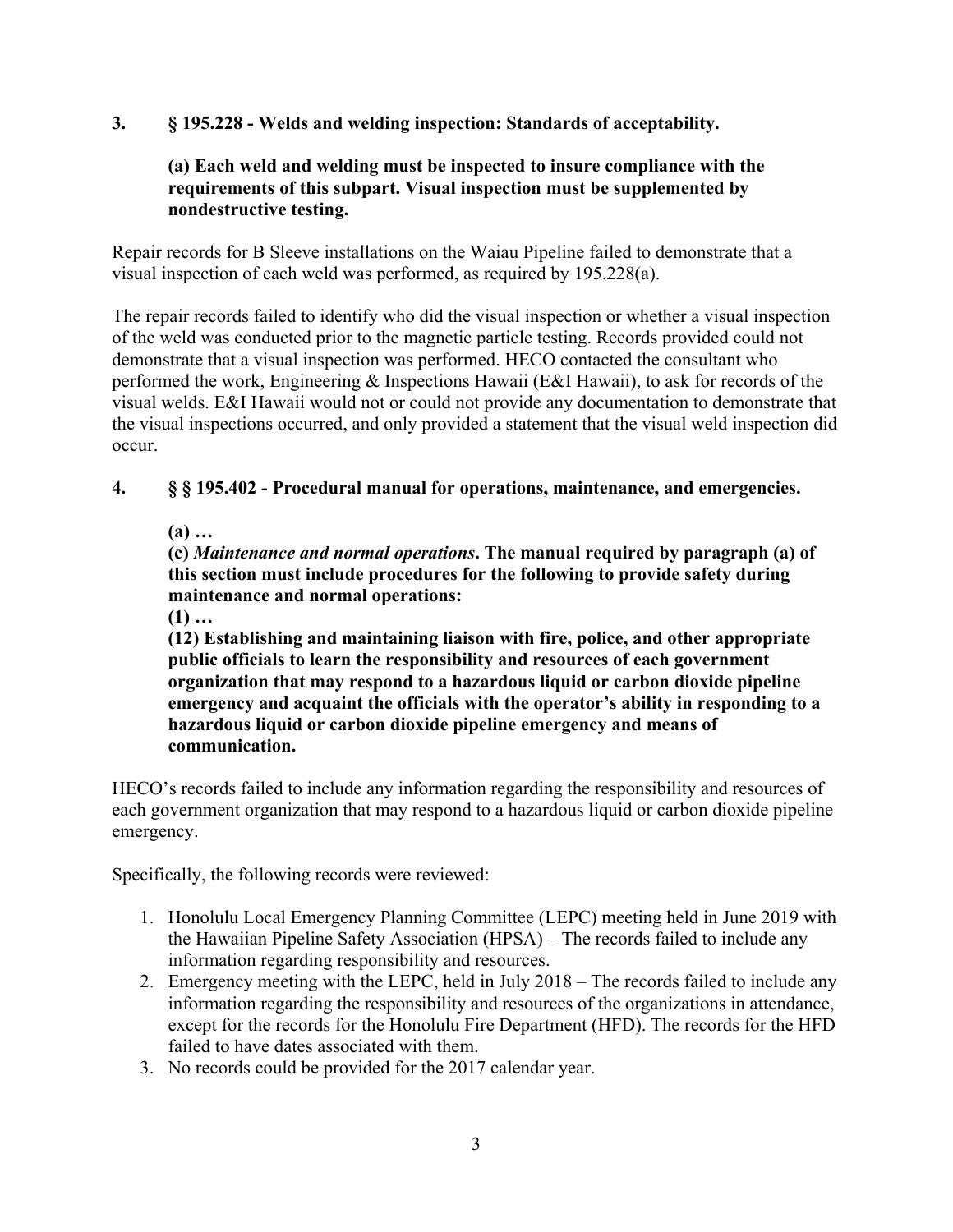### **5. § 195.402 - Procedural manual for operations, maintenance, and emergencies.**

 **(a) …**

 **(e)** *Emergencies***. The manual required by paragraph (a) of this section must include procedures for the following to provide safety when an emergency condition occurs:**  $(1)$  ...

**(9) Providing for a post-accident review of employee activities to determine whether the procedures were effective in each emergency and taking corrective action where deficiencies are found.** 

The operator had a leak/incident on January 9, 2018 on the Waiau Pipeline. However, HECO failed to provide records indicating that a post-accident review of employee's activities or actions was performed to determine if the emergency procedures were effective.

### **6. § 195.403 - Emergency response training.**

 **(a) …** 

**(c) Each operator shall require and verify that its supervisors maintain a thorough knowledge of that portion of the emergency response procedures established under 195.402 for which they are responsible to ensure compliance.** 

The operator was unable to provide records which demonstrate that its supervisors are trained and knowledgeable of the emergency response procedures for which they are responsible to ensure compliance.

### **7. § 195.420 - Valve maintenance.**

### **(a) …**

**(b) Each operator shall, at intervals not exceeding 71/2 months, but at least twice each calendar year, inspect each mainline valve to determine that it is functioning properly.** 

Waiau pipeline valve records failed to properly document who performed the valve inspections.

Specifically, the inspection records for BV-4, BV-5, BV-6, MOV-900, MOV-901, and MOV-902 for inspection dates of May 28, 2020, June 3, 2020, and June 4, 2020, failed to document who performed the valve inspections.

### **8. § 195.581 - Which pipelines must I protect against atmospheric corrosion and what coating material may I use?**

**(a) You must clean and coat each pipeline or portion of pipeline that is exposed to the atmosphere, except pipelines under paragraph (c) of this section.** 

Areas of aboveground piping failed to be properly cleaned and coated as required by 195.581(a).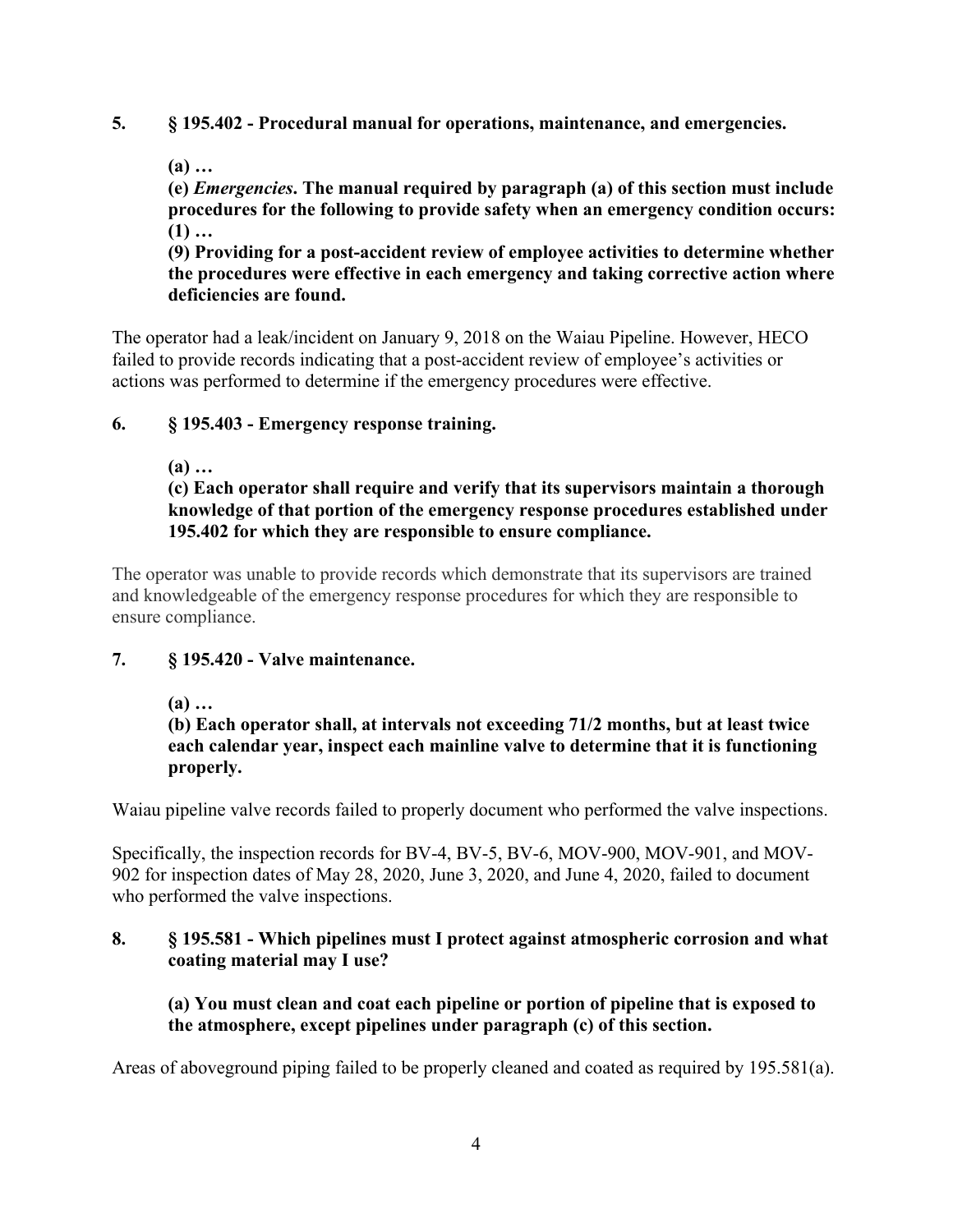All piping exposed to the atmosphere was not cleaned and coated to protect against atmospheric corrosion.

During the field inspection, several areas at the end of the Waiau pipeline were observed to not be protected from atmospheric corrosion. Several aboveground flanges were observed without coating and one valve handle was observed to have active corrosion which could create a hazard to an employee operating the valve.

### **9. § 195.583 - What must I do to monitor atmospheric corrosion control?**

# **(a) …**

# **(b) During inspections you must give particular attention to pipe at soil-to-air interfaces, under thermal insulation, under disbonded coatings, at pipe supports, in splash zones, at deck penetrations, and in spans over water.**

Records and interviews with HECO staff indicate the thermal insulation blankets on above ground piping are not removed for the atmospheric corrosion inspections.

Under 49 U.S.C. § 60122 and 49 CFR § 190.223, you are subject to a civil penalty not to exceed \$222,504 per violation per day the violation persists, up to a maximum of \$2,225,034 for a related series of violations. For violation occurring on or after July 31, 2019 and before January 11, 2021, the maximum penalty may not exceed \$218,647 per violation per day the violation persists, up to a maximum of \$2,186,465 for a related series of violations. For violation occurring on or after November 27, 2018 and before July 31, 2019, the maximum penalty may not exceed \$213,268 per violation per day, with a maximum penalty not to exceed \$2,132,679. For violation occurring on or after November 2, 2015 and before November 27, 2018, the maximum penalty may not exceed \$209,002 per violation per day, with a maximum penalty not to exceed \$2,090,022.

We have reviewed the circumstances and supporting documents involved in this case, and have decided not to conduct additional enforcement action or penalty assessment proceedings at this time. We advise you to correct the items identified in this letter. Failure to do so will result in Hawaiian Electric Company, Inc. being subject to additional enforcement action.

No reply to this letter is required. If you choose to reply, in your correspondence please refer to **CPF 5-2021-009-WL**. Be advised that all material you submit in response to this enforcement action is subject to being made publicly available. If you believe that any portion of your responsive material qualifies for confidential treatment under 5 U.S.C. 552(b), along with the complete original document you must provide a second copy of the document with the portions